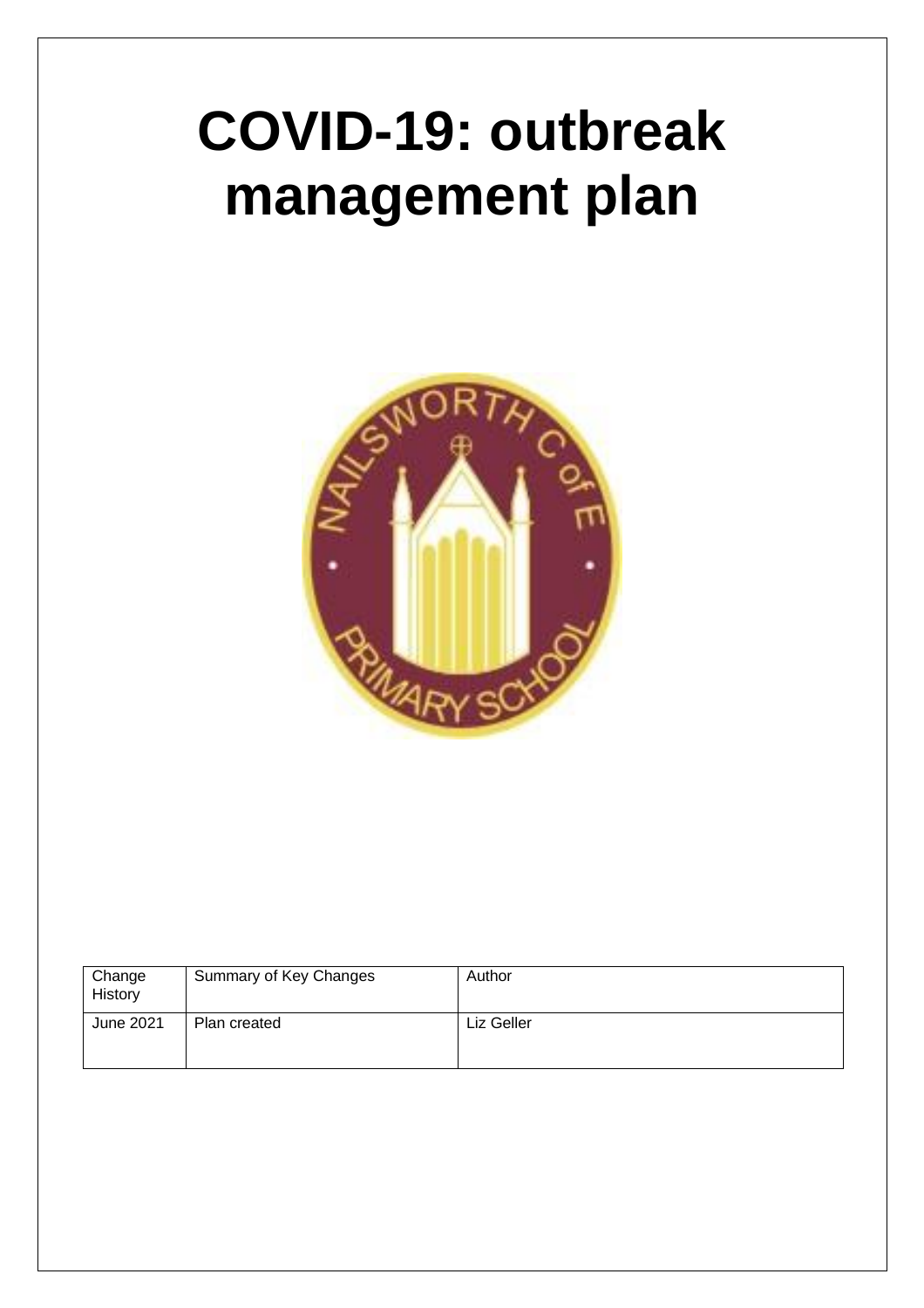This plan is based on the [contingency framework for managing local outbreaks](https://www.gov.uk/government/publications/coronavirus-covid-19-local-restrictions-in-education-and-childcare-settings) of COVID-19, provided by the Department for Education (Dfe).

We will only implement some, or all, of the measures in this plan in response to recommendations provided by our local authority (LA), director of public health (DsPH), Public Health England (PHE) health protection team or the national government.

It may be necessary to implement these measures in the following circumstances, for example:

- To help manage a COVID-19 outbreak within the school
- If COVID-19 infection rates in the community are extremely high, and other measures have failed to reduce transmission
- As part of a package of measures responding to a 'variant of concern' (VoC)

### **Shielding**

We will adhere to national guidance on the reintroduction of shielding, which would apply to those on the shielded [patient list \(SPL\).](https://digital.nhs.uk/coronavirus/shielded-patient-list)

We will speak to individuals required to shield about additional protective measures in school or arrangements for home working or learning.

#### Other measures

If recommended, we will limit:

- Residential educational visits
- Open days
- Transition or taster days
- Parents coming into school
- Live performances

#### **Attendance restrictions**

Attendance restrictions will only be recommended as a last resort. If recommended, we will implement the measures in this section.

# **Eligibility to remain in school**

In the first instance, we will stay open for:

- Vulnerable pupils
- Children of critical workers
- Reception, Year 1 and Year 2 pupils

If further restrictions are recommended, we will stay open for:

- Vulnerable pupils
- Children of critical workers

# **Education and support for pupils at home**

All other pupils will be required to stay at home and will receive remote education.